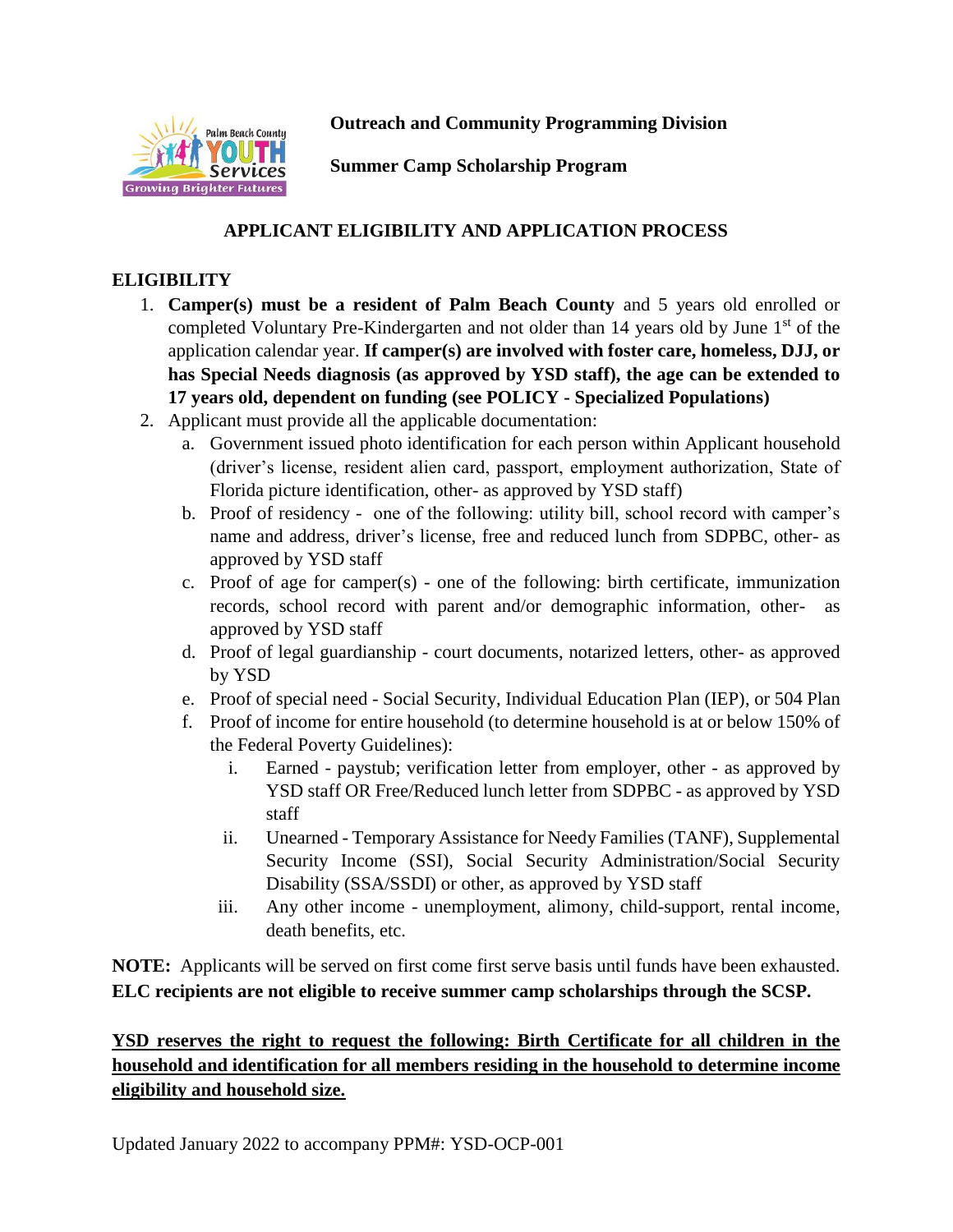## **APPLICATION PROCESS**

- 1. SCSP Parent Manual found at [http://discover.pbcgov.org/youthservices/Pages/Summer\\_Camp.aspx](http://discover.pbcgov.org/youthservices/Pages/Summer_Camp.aspx) 2. Applicant must create a profile in SCSP Database
	- <https://www.pbcgov.org/summercamp/Account/Login> and establish:
		- a. Contact name;
		- b. Email address;
		- c. Parent/guardian names(s);
		- d. Other adult and children residing in household information;
		- e. Camper(s) name;
		- f. Income;
		- g. ELC recipient status.
- 3. Apply for the SCSP during the enrollment period dates online, at Provider sites (as applicable), at a YSD scheduled outreach event, or during scheduled office hours.
- 4. Complete entire application which includes the following:
	- a. Checklist
	- b. Palm Beach County, Consent Release and Waiver of Liability
	- c. Rights and Responsibilities
- 5. Upload supporting documents, identified under **ELIGIBILITY #2.**
- 6. Submit completed application, if items are missing or application is incomplete, Applicant will be unable to 'submit' without addressing missing/incomplete items.
- 7. Upon making an application for the SCSP, the Applicant will receive electronic notification/email confirming submission of the application. If a notification was not received, check application status on SCSP Database.
- 8. Campers accepted for a Summer Camp scholarship will receive notification via email. The camper's information will be placed on Provider's dashboard in the SCSP Database. Database dashboard will reflect status as follows, 'draft', 'submitted', 'accepted', or 'returned'. Returned application has a window of seven days to correct and resubmit.
- 9. It is the responsibility of the Applicant to register their camper at the selected camp after receiving acceptance notification email from Provider/camp.
- 10. **Applicant is expected to contact YSD staff to report their child/camper's inability to attend a summer camp program.**
- 11. Requests to make a camp change must be done through contact with YSD staff to generate a camp change form in SCSP Database.
- 12. In the event the Applicant's camp choices are **full** at the time of a scholarship approval, the Applicant will be contacted to select an alternate camp Provider.
- 13. If a camp refuses to accept a child, YSD staff requires *verification of summer camp's inability to accommodate child in order to proceed with new camp selection.*
- 14. For any changes/updates to address, email & phone number, Applicant must notify YSD Staff to facilitate correction in SCSP Database.